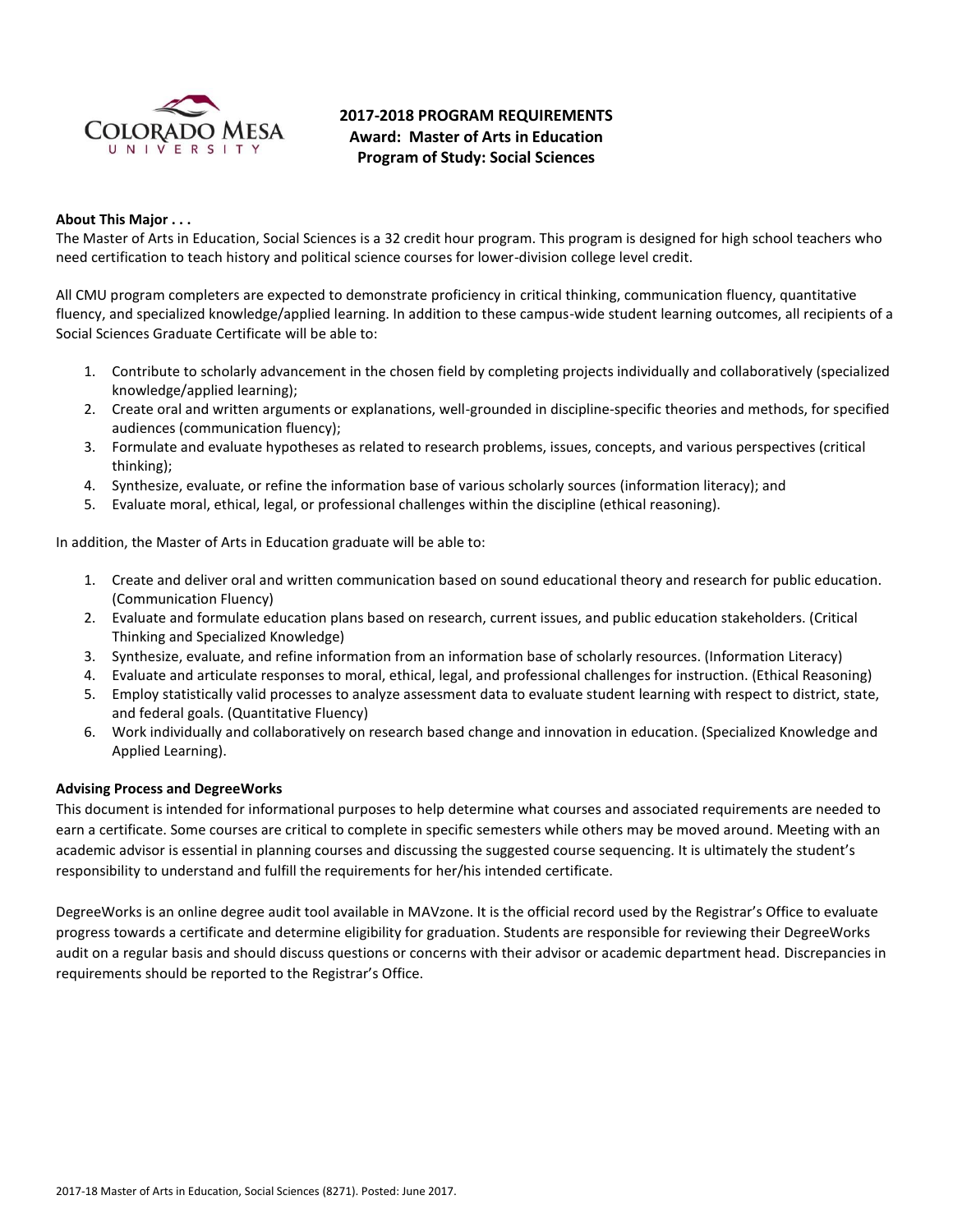## **Graduation Process**

Students must complete the following in the first two months of the semester prior to completing their certificate requirements (for one semester certificates complete in the first week of class):

- Review their DegreeWorks audit and create a plan that outlines how unmet requirements will be met in the final semester.
- Meet with their advisor and modify their plan as needed. The advisor must approve the final plan.
- Submit the "Intent to Graduate" form to the Registrar's Office to officially declare the intended graduation date and commencement ceremony plans.
- Register for all needed courses and complete all requirements for each degree sought.

Submission deadlines and commencement details can be found at [http://www.coloradomesa.edu/registrar/graduation.html.](http://www.coloradomesa.edu/registrar/graduation.html)

If your petition for graduation is denied, it will be your responsibility to apply for graduation in a subsequent semester. Your "Intent to Graduate" does not automatically move to a later graduation date.

## **INSTITUTIONAL GRADUATE DEGREE REQUIREMENTS**

The following institutional requirements apply to all CMU graduate-level degrees. Specific programs may have different requirements that must be met in addition to institutional requirements.

- Graduate certificates consist of a minimum of 5 credit hours. Master's degrees consist of a minimum of 30 credit hours. Doctoral degrees consist of a minimum of 60 credit hours
- All credits in a graduate program must be minimally at the 500-level.
- At least fifty percent of the credit hours must be taken at CMU.
- Students must achieve a 3.00 cumulative GPA or higher in all CMU coursework.
- Students may not apply coursework with a grade lower than a "B" toward graduation requirements.
- A course may only be used to fulfill one requirement for each degree/certificate.
- Capstone exit assessment/projects (e.g., Major Field Achievement Test) requirements are identified under Program-Specific Requirements.
- The Catalog Year determines which program sheet and certificate requirements a student must fulfill in order to graduate. Visit with your advisor or academic department to determine which catalog year and program requirements you should follow.
- See "Requirements for Graduate Degrees and Certificates" in the catalog for a complete list of graduation requirements.

## **PROGRAM-SPECIFIC REQUIREMENTS**

- A bachelor's degree from an accredited college is required, prior to beginning the program.
- A fully completed application including official transcripts is required prior to beginning the program.
- Acceptance into the Social Sciences graduate certificate program.
- 32 semester hours and capstone presentation are required for the Master of Arts in Education Degree in Social Sciences.
- It is recommended that students work closely with a faculty advisor when selecting courses and scheduling classes prior to registration.